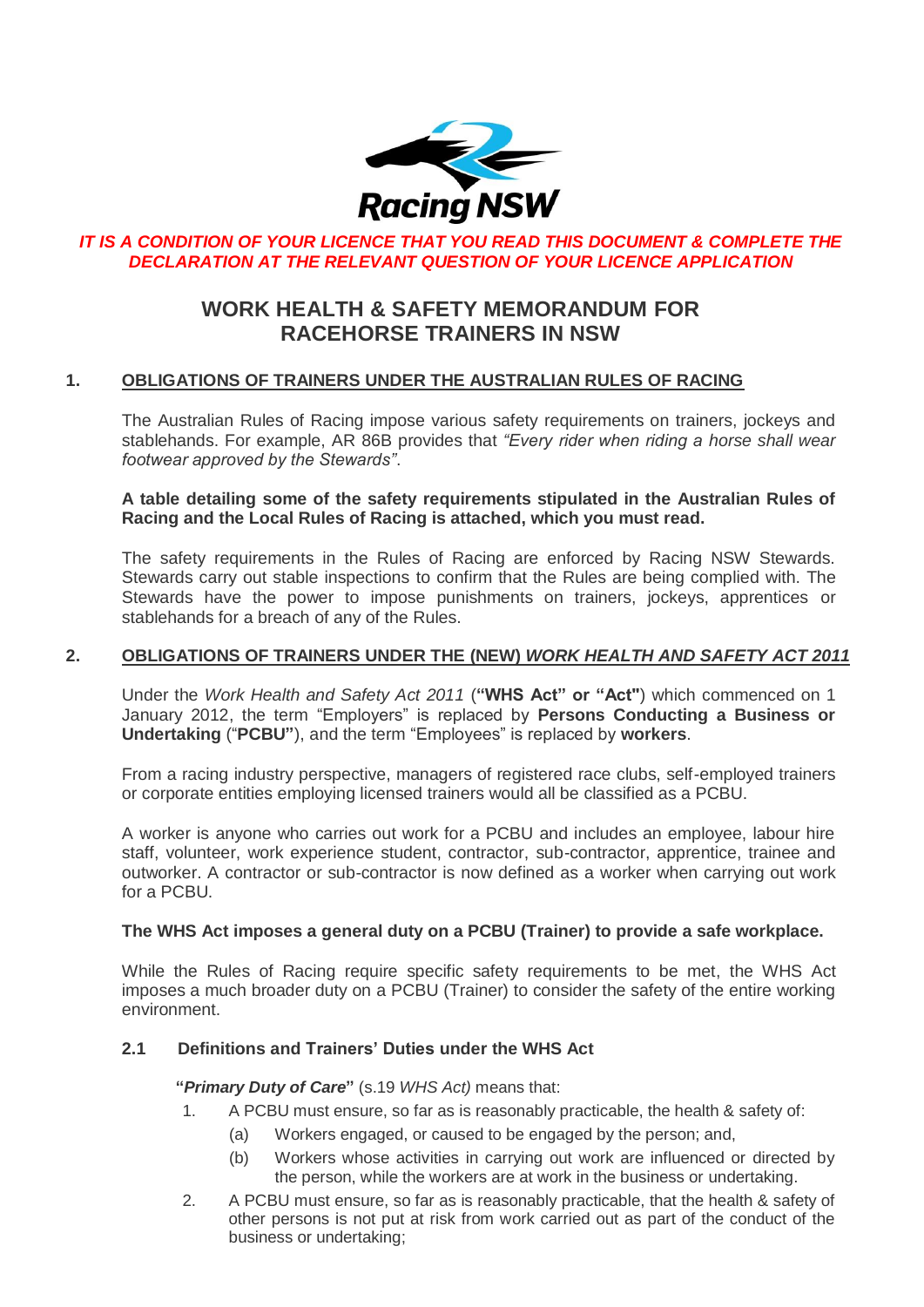

- 3. Without limiting 1 and 2, a PCBU must ensure, so far as is reasonably practicable:
	- (a) The provision & maintenance of a work environment without risks to health & safety; and,
	- (b) The provision & maintenance of safe plant & structures; and,
	- (c) The provision & maintenance of safe systems of work; and,
	- (d) The safe use, handling & storage of plant, structures & substances; and,
	- (e) The provision of adequate facilities for the welfare at work of workers in carrying out work for the business or undertaking, including ensuring access to those facilities; and,
	- (f) The provision of any information, training, instruction or supervision that is necessary to protect all persons from risks to their health & safety arising from work carried out as part of the conduct of the business or undertaking; and,
	- (g) That the health of workers and the conditions at the workplace are monitored for the purpose of preventing illness or injury of workers arising from the conduct of the business or undertaking.
- 4. If:
	- (a) A worker occupies accommodation that is owned by or under the management or control of the PCBU, and
	- (b) The occupancy is necessary for the purposes of the worker's engagement because other accommodation is not reasonably available,

then the PCBU must, so far as is reasonably practicable, maintain the premises so that the worker occupying the premises is not exposed to risks to health & safety.

5. A self-employed person must ensure, so far as is reasonably practicable, his or her own safety while at work (Note: A self-employed person is also a PCBU).

**"***Reasonably Practicable***"** (s.18 *WHS Act)*, in relation to a duty to ensure health & safety, means that which is, or was at a particular time, reasonably able to be done in relation to ensuring health & safety, taking into account and weighing-up all relevant matters including:

- (a) The likelihood of the hazard or the risk concerned occurring; and,
- (b) The degree of harm that might result from the hazard or risk; and;
- (c) What the person concerned knows, or ought to reasonably know, about
	- The hazard or the risk; and,
	- Ways of eliminating or mitigating the risk; and,
- (d) The availability and suitability of ways to eliminate or minimise the risk; and,
- (e) After assessing the extent of the risk and the available ways of eliminating or minimising the risk, the cost associated with available ways of eliminating or minimising the risk, including whether the cost is grossly disproportionate to the risk.

An *Officer* (of a PCBU) is a person who makes decisions, or participates in making decisions, that affect the whole, or a substantial part, of a business or undertaking. If a PCBU has a duty or obligation under the Act, an officer of a PCBU must exercise due diligence to ensure that the PCBU complies with that duty or obligation.

#### **The duties of a PCBU under the Act include:**

- Reporting notifiable incidents;
- Consulting with workers:
- Ensuring compliance with notices issues under the Act;
- Ensuring provision of training & instruction to workers about health & safety;
- Ensuring that health & safety representatives receive their entitlements to training.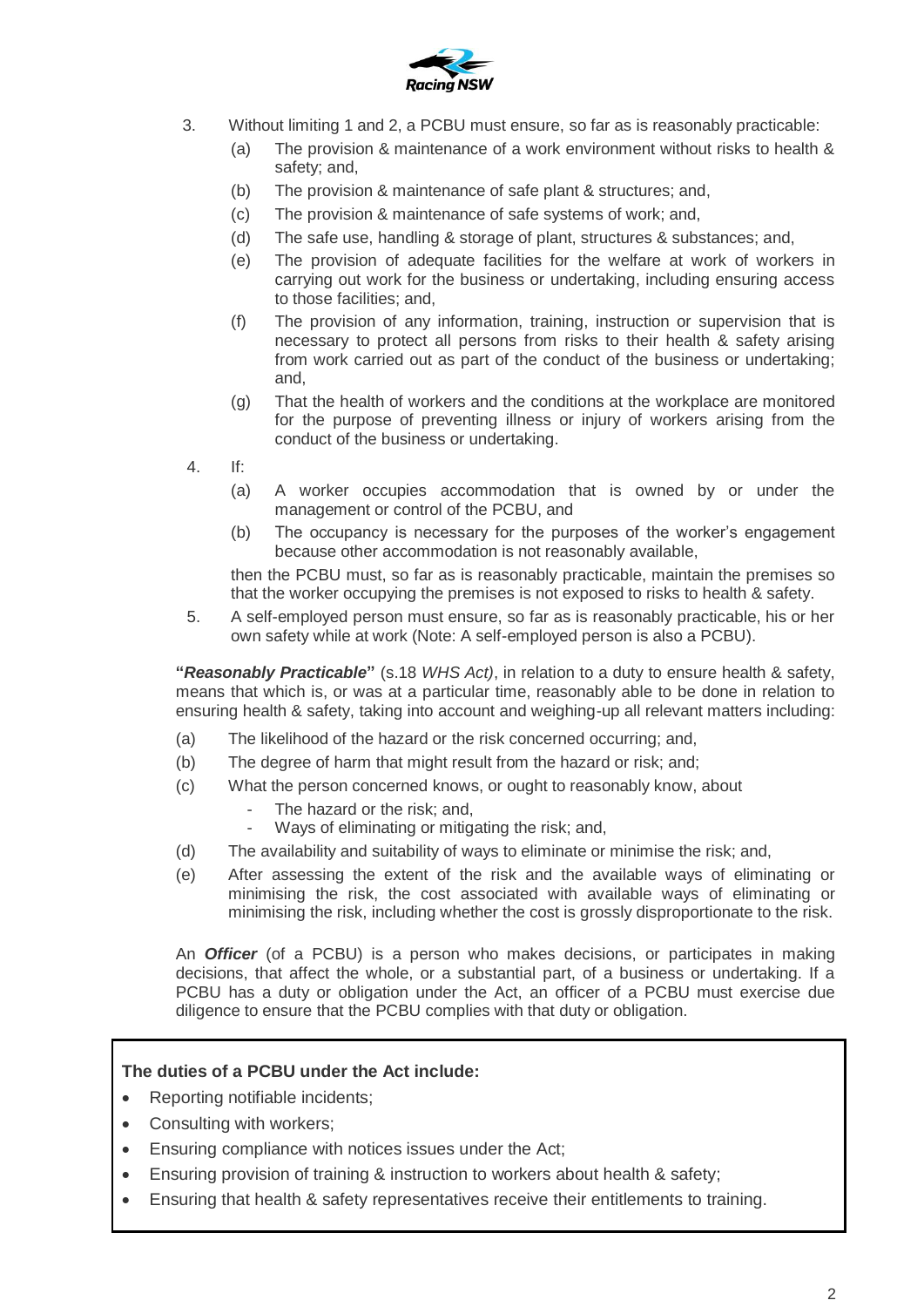

## **2.2 WORKER REPRESENTATIVES**

WHS Laws allow for the election of one or more Health and Safety Representative(s) (**"HSR"**) to represent workers of the PCBU (s.50 *WHS Act*)

A Work Health and Safety Committee shall be established by the PCBU:

- i. within 2 months of being requested to do so by:
	- an HSR for a group of workers carrying out work at that workplace; or
	- five of more workers at the workplace; or
- ii. at the direction of WorkCover (SafeWork NSW).

#### **2.3 ENFORCEMENT**

It is a function of WorkCover (SafeWork NSW) to monitor and enforce compliance with the *WHS Act* (s. 152(b)). Under the *WHS Act*, there are three categories of offences for breach of health and safety policy:

#### **Category 1 offence – Reckless conduct** (s.31 *WHS Act*)

*A person commits a Category 1 offence if:*

- *(a) The person has a health and safety duty, and*
- *(b) The person, without reasonable excuse, engages in conduct that exposes an individual to whom the duty is owed to a risk of death or serious injury or illness, and*
- (c) *The person is reckless as to the risk to an individual of death or serious injury or illness*

Maximum penalty for offence by a PCBU: \$600,000 or 5 years imprisonment or both.

**Category 2 offence – Failure to comply with health & safety duty** (s.32 *WHS Act*)

*A person commits a Category 2 offence if:*

- *(a) The person has a health and safety duty, and*
- *(b) The person fails to comply with that duty, and*
- *(c) The failure exposes an individual to a risk of death or serious injury or illness.*

Maximum penalty for offence by a PCBU: \$300,000.

#### **Category 3 offence – failure to comply with health and safety duty** (s.33 *WHS Act*)

*A person commits a Category 3 offence if:*

- *(a) The person has a health and safety duty, and*
- *(b) The person fails to comply with that duty.*

Maximum penalty for offence by a PCBU: \$100,000.

#### **2.4 FURTHER INFORMATION**

Further information about obligations of PCBU's, workers and all other parties under the *WHS Act* and advice about making your workplace safer and developing ways to prevent injuries, illness and incidents can be found:

- $\triangleright$  in the "Health and Safety" section of the SafeWork NSW website: [http://www.safework.nsw.gov.au/:](http://www.safework.nsw.gov.au/) or
- $\triangleright$  by contacting the SafeWork NSW Assistance Service on 13 10 50;

AND

 in the *Work Health Safety and Injury Management Systems Manual* on the Racing NSW website: [http://www.racingnsw.com.au](http://www.racingnsw.com.au/)

Racing NSW has developed the Manual to assist NSW racing industry employers and participants to understand and meet their WHS obligations and to encourage a consistent approach by the industry.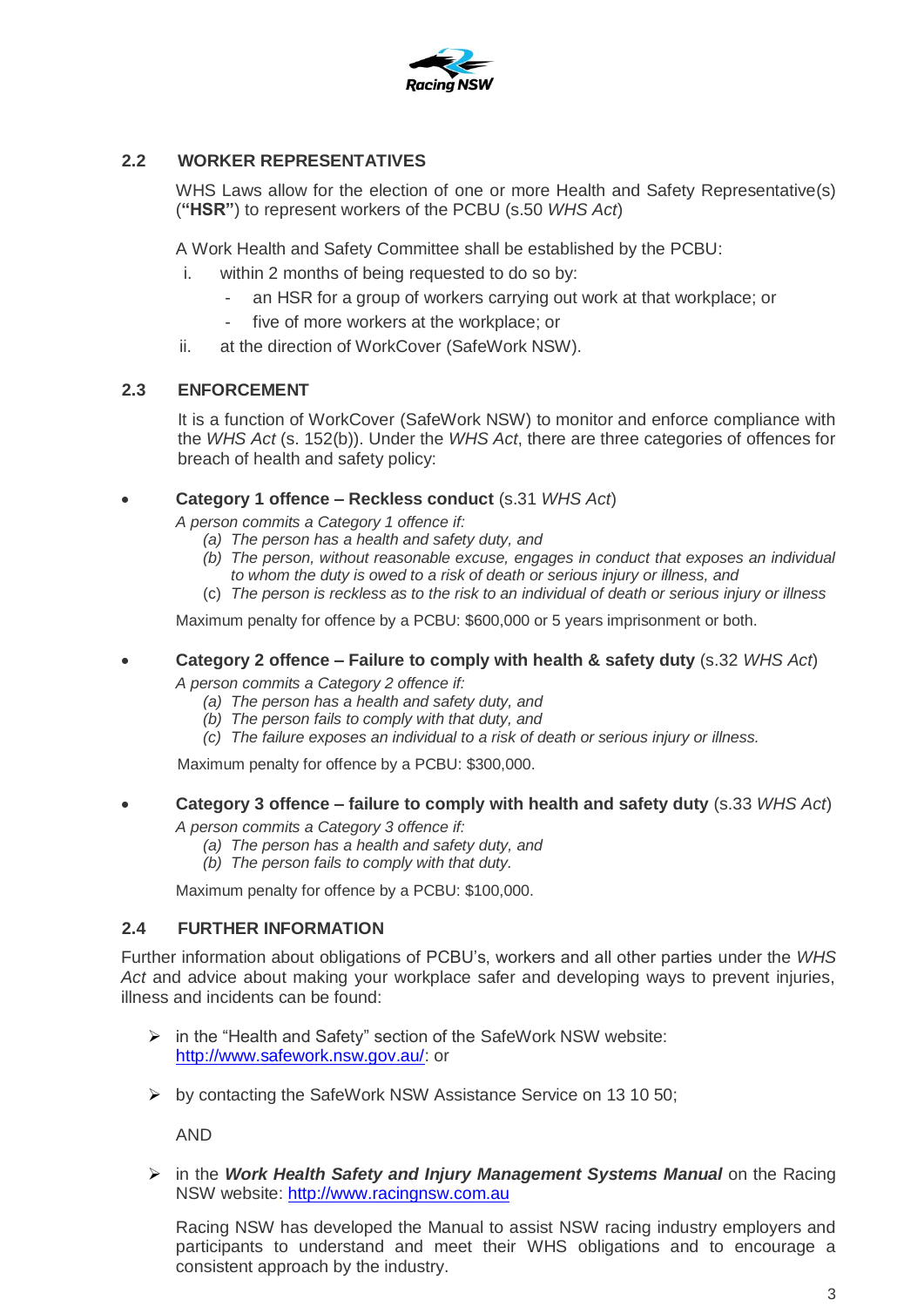

# **WHS CHECKLIST**

Refer to the **"Work Health, Safety and Injury Management Systems Manual"** on the Racing NSW website <http://www.racingnsw.com.au/default.aspx?s=systems-approach> for further information.

**Safe Work Method Statements** relevant to thoroughbred training/stable operations may also be downloaded at<http://www.racingnsw.com.au/default.aspx?s=safe-work-methods>

# **PCBU (EMPLOYER) RESPONSIBILITIES**

The PCBU (Employer) must, so far as is reasonably practicable:

- Comply with the WHS Act 2011;
- **Ensure the health and safety of all workers;**
- Make sure that the work environment is a safe and healthy place in which to work;
- Provide safe plant, structures and systems of work;
- Ensure the safe use, handling and storage of plant, structures and substances;
- Provide training, instruction, supervision and information that help people to work safely;
- Keep health and safety records of all incidents and near misses;
- Make sure that all people working in the stables obey safety rules and standards;
- Make sure that all people working in the stable follow safe ways of working at all times;
- Monitor the health and safety of workers at regular times.

# **WORKER (EMPLOYEE) RESPONSIBILITIES**

Workers (Employees) must, so far as is reasonably practicable:

- Know their job content and their roles;
- Report any unsafe practices or equipment;
- Take reasonable care for their own health and safety;
- Take reasonable care so that their own acts or omissions do not adversely affect the health and safety of other people or horses;
- Understand how to use safety equipment and clothing provided;
- Not damage the safety equipment on purpose or use it in the wrong way;
- Comply with any reasonable instruction given by the PCBU to allow compliance with the WHS Act
- Co-operate with any reasonable policy or procedure of the PCBU relating to health and safety at the workplace.

#### **The "Due Diligence" approach to work health and safety prescribed by the WHS Act**

The new WHS Laws prescribe a new "due diligence" approach to Work Health and Safety which is *precaution-based* (whereas the old OHS Laws prescribed a different *hazard-based* strategy).

*"Due diligence"* includes taking reasonable steps:

- (a) To acquire & keep up-to-date knowledge of work health & safety matters; and
- (b) To gain an understanding of the nature of the operations of the business or undertaking of the PCBU and generally the hazards & risks associated with those operations; and
- (c) To ensure that the PCBU has available for use, and uses, appropriate resources & process to eliminate or minimise risks to health & safety from work carried out as part of the conduct of the business or undertaking; and
- (d) To ensure that the PCBU has appropriate processes for receiving & considering information regarding incidents, hazards & risks and responding in a timely way to that information; and
- (e) To ensure that the PCBU has, and implements, processes for complying with any duty or obligation of the PCBU under the Act; and
- (f) To verify the provision & use of the resources & processes referred to in paragraphs (c) (e).

With respect to point (d) above and to assist you in identifying hazards and risks for which you can then implement appropriate precautionary control measures under the "due diligence" approach, the following information on risk identification, assessment and control is provided.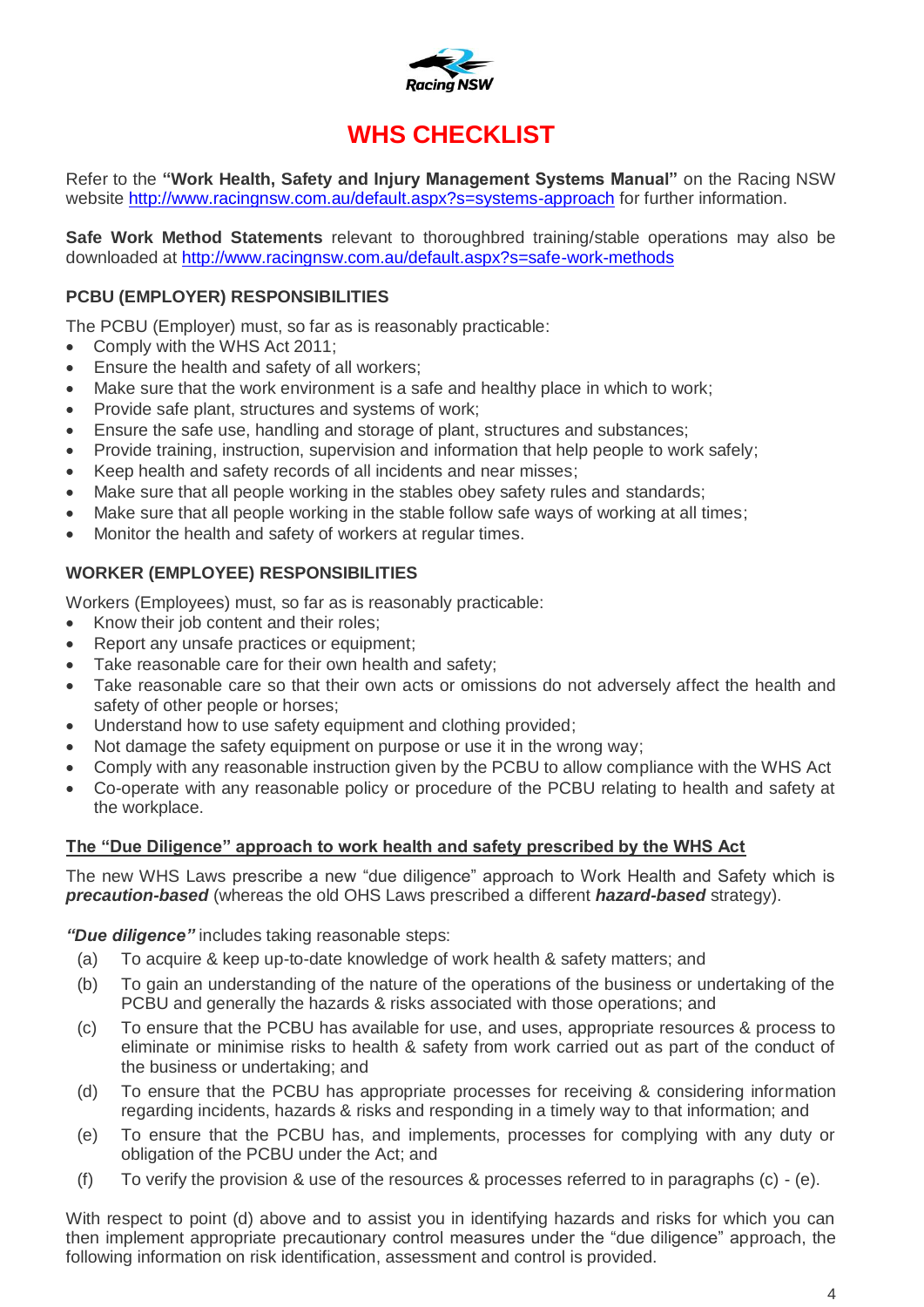

# **HAZARDS**

A hazard is something with the potential to harm you, others or the racehorses in the stable.

#### **(i) Identifying Hazards**

The first step to having a safe stable is to identify hazards.

The next step is to make sure that something is done to prevent a potential hazard from causing an accident in which people or horses are injured. Hazards for horses can cause WHS issues for the people working around the horses.

| Common risks / hazards for people                    |   | <b>Common hazards for horses</b>                     |
|------------------------------------------------------|---|------------------------------------------------------|
| Handling horses incorrectly                          |   | Pieces of wire or exposed chains                     |
| Handling horses without appropriate skills           |   | Rough or sharp post tops & protruding bolts or nails |
| Being tired and not paying attention to what you are |   | Unused hoses, equipment, buckets lying on stable     |
| doing on the job                                     |   | floors and pathways                                  |
| Riding without wearing safety gear                   |   | Loose pieces of hayband                              |
| Using gear that is unsafe, broken or worn            |   | Dirty bedding                                        |
| Lifting heavy loads incorrectly                      | ۰ | Wet or muddy ground                                  |
| Inhaling mould & fungal spores from hay & straw      |   | Gaps under doors and in lining of walls and floors   |
| Inhaling dust from dirty straw                       |   | Slippery stable floors                               |
| Kicks and bites from horses                          |   | Doors, gates not securely shut                       |
| Spilling medicines / chemicals                       |   | Musty feeds                                          |

## **(ii) Assess the Risk**

The risk is the potential for the hazard to actually cause harm.

To determine the level (or severity) of risk, you need to consider the following:

- OUTCOME: For each hazard, ask what is the worst likely outcome from exposure to the hazard? (eg: fatality, major injury, minor injury or no injury?)
- LIKELIHOOD: What is the likelihood of harm occurring if the person is exposed to the hazard? This could range from inevitable to unlikely.
- EXPOSURE: How many people are exposed to the hazard and for how long? This needs to be considered when setting priorities for implementing controls.

#### **(iii) Control the Risk**

There are a number of ways of controlling risks in the workplace:

- ELIMINATE the hazard;
- SUBSTITUTE something with a lesser risk (eg. manual lifting);
- ISOLATE the hazard (eg. move unruly horse to quieter location);
- Use ADMINISTRATIVE CONTROLS: ie. training, supervision.

#### **PREVENTING ACCIDENTS**

- $\checkmark$  Use equipment appropriately and according to manufacturer's specifications;
- $\checkmark$  Wear protecting clothing that conforms to regulations, ie. vest, helmets;
- $\checkmark$  Use gear that is safe and in working order;
- $\checkmark$  Follow instructions at all times;
- $\checkmark$  Do not take shortcuts:
- $\checkmark$  Do not fool around playing practical jokes that are potentially dangerous;
- $\checkmark$  Report hazards and broken equipment or facilities immediately.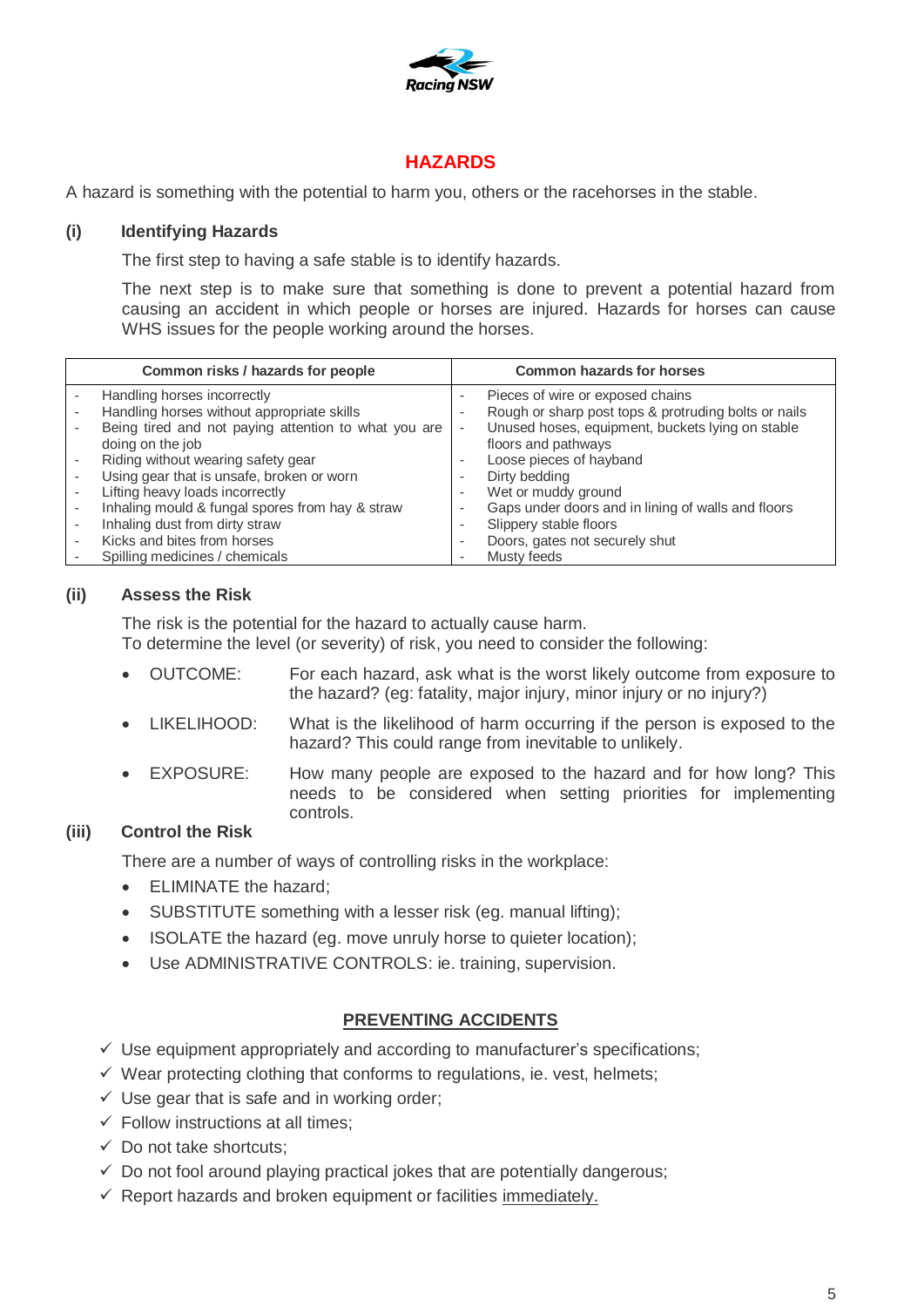

# **IF SOMEONE IS INJURED IN AN ACCIDENT AT WORK**

- Give basic first aid assistance if you are qualified to do so;
- Call for help immediately;
- Stay with the injured person until help arrives.

All accidents and incidents must be reported and recorded including 'near miss events'. It is important to investigate why accidents, injuries or near misses happen. In doing so, you can avoid the same thing happening again.

## **BASIC CHECKLIST FOR PCBUs (EMPLOYERS)**

- What procedures are in place at your stable when an accident occurs?
- Do you have a first aid kit?
- Do you have a designated first aid officer?
- Do you have emergency phone numbers readily accessible?
- Do you have evacuation procedures that are known AND practiced by workers? Are these instructions clearly accessible?
- Do you have a safety officer to check all workers are accounted for in the event of an emergency?
- Do you have fire extinguishers, no smoking signs, smoke alarms, and fire siren?
- Do workers know where to turn off the power?
- Are you familiar with required reporting procedures in the event of an accident?

#### **3. CODE OF PRACTICE – Managing Risks for new or inexperienced riders or handlers**

In February 2017, SafeWork NSW released a new Code of Practice for "Managing risks when new or inexperienced riders or handlers interact with horses in the workplace". Codes of Practice are practical guides to assist PCBUs and workers achieving the standards of health, safety and welfare required under the *WHS Act 2011* and the *WHS Regulation 2011*. The Code of Practice has been developed following extensive consultations with various industry stakeholders and provides practical guidance to PCBUs and workers on how to manage the risks likely to be faced by new or inexperienced persons with no or limited knowledge or skill gained from interacting with horses. As a PCBU, Trainers should use this Code of Practice (as appropriate) to assist them in implementing measures to ensure the health and safety of their workers and others. The Code of Practice should be read in conjunction with the processes of hazard identification, risk assessment and control detailed in section 2 above. **[To view the Code Of Practice please click here](http://www.racingnsw.com.au/site/_content/document/00001648-source.pdf)** (or see the Racing NSW Website, WHS section).

**To view the Safework NSW online resources to assist employers, including videos, [click here](http://www.safework.nsw.gov.au/health-and-safety/safety-topics-a-z/horse-related-injuries?result_46085_result_page=2)**. (or see the SafeWork NSW Website, *Health and Safety A-Z, 'more', Horse Related Injuries*

#### **4. SITE-SPECIFIC INDUCTIONS FOR TRAINERS/TRACKWORK RIDERS & OTHER WORKERS**

#### **(a) Background**

Racing NSW has introduced an Online WHS Management System across all NSW Metropolitan, Provincial & Country TAB Clubs to assist them in delivering, maintaining and updating their WHS documentation/systems. Country community (non-TAB) clubs possess a scaled-down kit form.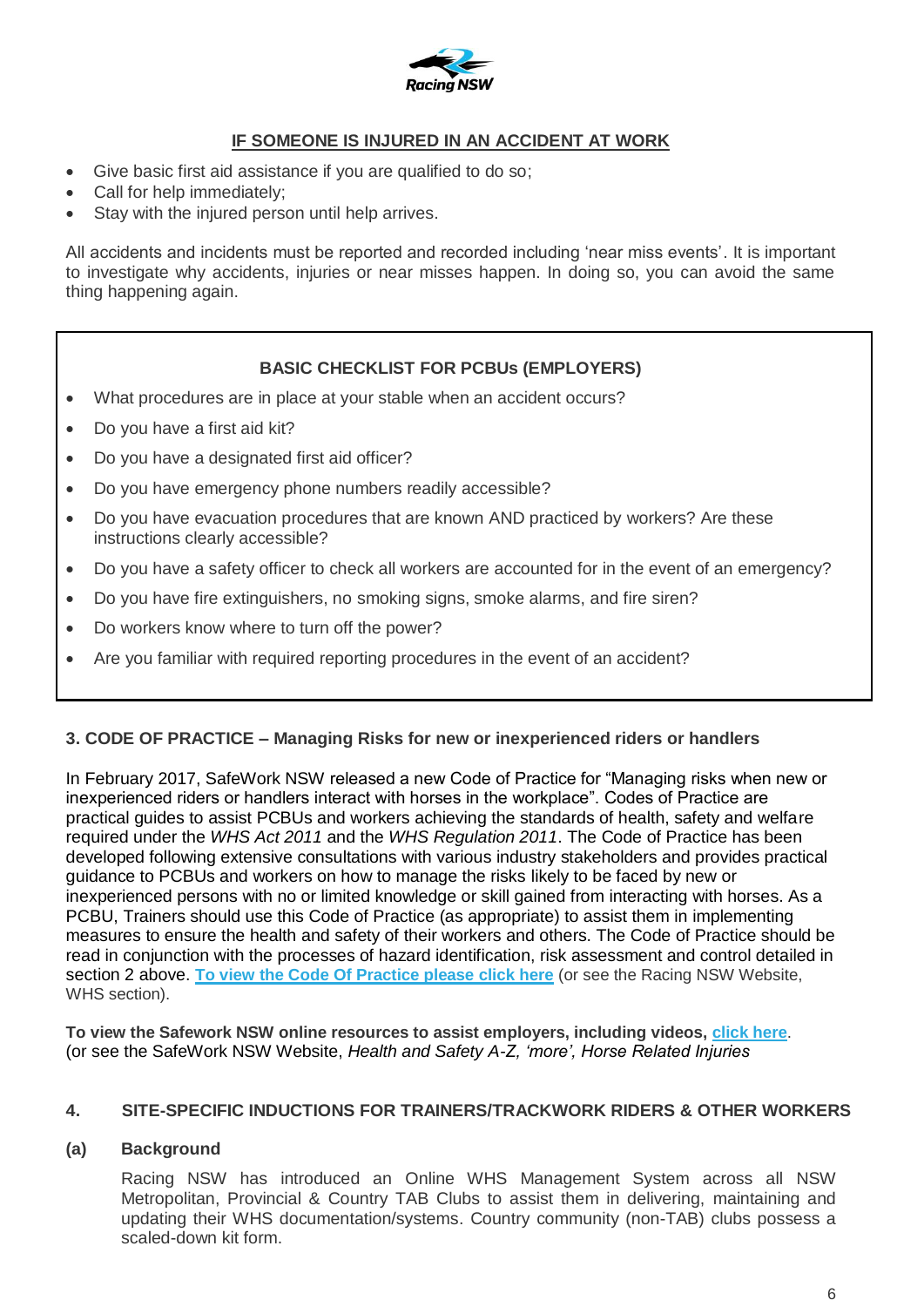

In accordance with this initiative, training inductions must be undertaken by all Trainers (PCBU's), track & stable users (workers). The objectives of these inductions are:

- o To familiarise all workers with the Club and the racecourse site;
- $\circ$  Ensure all workers understand policies and procedures governing training activity/ trackwork at the Club;
- $\circ$  Promote awareness of the respective roles and responsibilities of the various parties;
- Clarify the incident and accident reporting process in existence at the Club.

## **(b) General Conditions**

- As an essential pre-requisite, all persons participating in training activity ie. the PCBU (Trainer) must hold an appropriate licence/accreditation issued by Racing NSW. No unlicensed persons will be permitted to undertake or participate in training/trackwork at the Club under any circumstances;
- The PCBU (Trainer) must ensure that all workers (Trackwork Riders/Employees) hold current necessary certification and/or appropriate qualifications/competencies to perform their tasks;
- In conducting training activity/trackwork at the Club, the PCBU (Trainer) agrees to comply with all relevant policies and procedures of the Club;
- The Club shall inform the PCBU (Trainer) of all relevant policies and procedures and may offer advice as to any hazards or high risk areas of the site. However, responsibility for performing training activity/trackwork in a safe manner rests with the PCBU (Trainer);
- Additionally, it is a requirement that the PCBU (Trainer) must acquaint all workers (Trackwork Riders/Employees) with the necessary safety requirements, and supervise all activities of the workers (Trackwork Riders/Employees) to ensure adoption of safe work practices and compliance with policies & procedures of the Club;
- The PCBU (Trainer) must not use the Club's equipment without the express permission of the Club. Once authorised, the PCBU (Trainer) must use the equipment in accordance with the standard operating procedure and agrees to hold the Club harmless for any accidents arising from use/misuse of this equipment;
- All tools, plant & equipment used by the PCBU Trainer & their workers must be accompanied by the appropriate certification;
- Any vehicles driven on site must be registered and be covered by (current) insurance.

#### **(c) Stables Safety**

- The PCBU (Trainer) must ensure workers are issued with all necessary personal protective equipment ("PPE"), are trained in correct usage/selection of PPE and use PPE where required;
- PPE must comply with relevant Australian Standards where applicable;
- All aspects of the PCBU's (Trainer's) stable operations have been self-audited using the Racing NSW "Stables Inspection Checklist" and are compliant in respect of each category;
- Where non-compliance is recorded, immediate rectification must be implemented by the Trainer;
- In accordance with provisions of the Rules of Racing, Racing NSW Stewards can carry out stables inspections for verification purposes.

#### **(d) Trackwork Guidelines**

- Standards have been developed by Clubs to facilitate the implementation of acceptable work practices for the training of thoroughbred horses on licensed racetracks. These will be detailed during the Induction process; however for the avoidance of doubt, the general format is presented below.
- The PCBU (Trainer) and their workers must comply with the Club's Trackwork Guidelines at all times.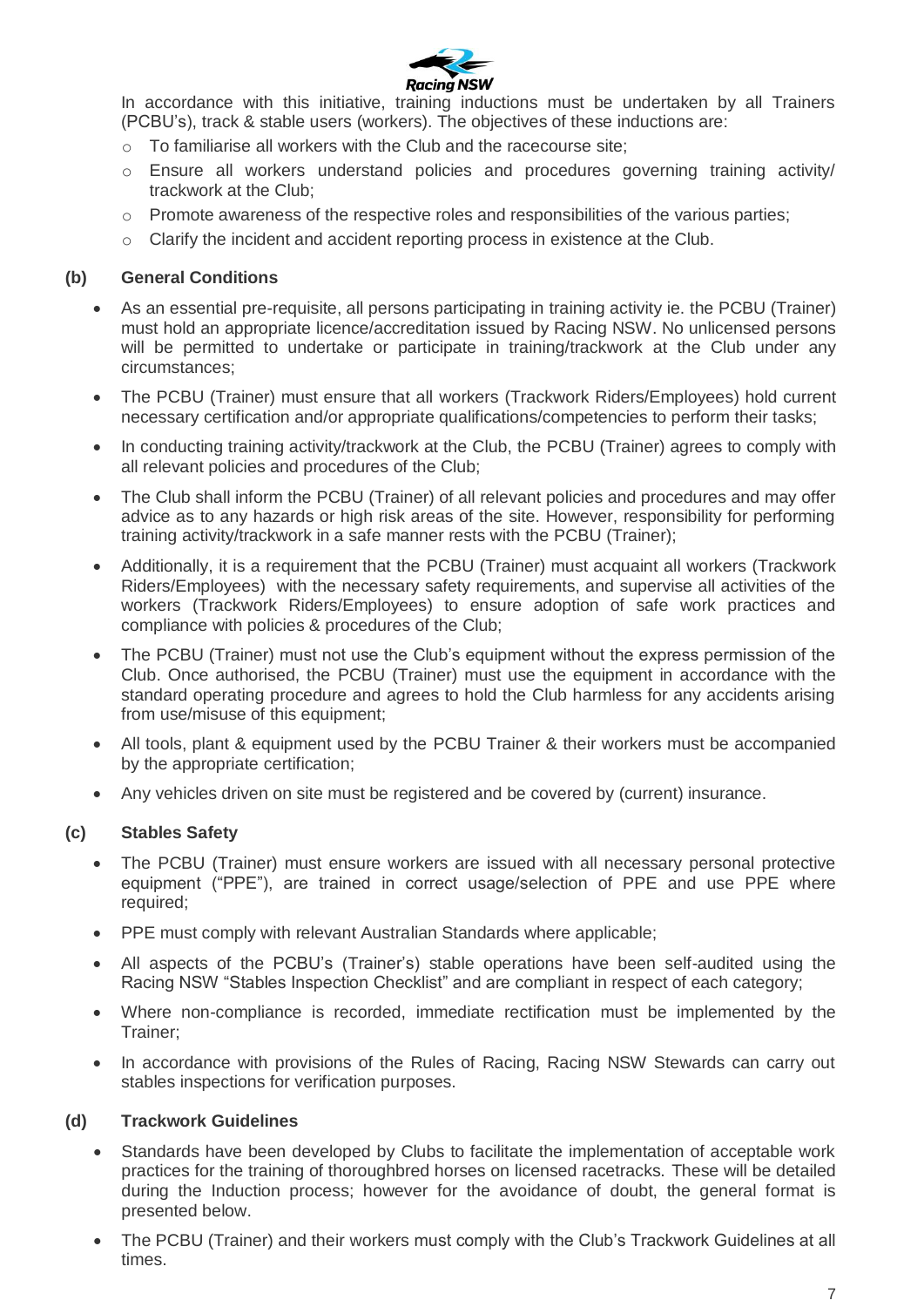

#### *General*

- o Access & egress to & from training facilities must be via defined, approved location(s) only. Uncontrolled/unauthorised access & egress points must not be used under any circumstances;
- $\circ$  The day to day use of racecourse facilities is under the control of the Track Supervisor and/or Racecourse Manager;
- o The use of training facilities is strictly prohibited unless the Track Supervisor (or their nominee) or the Gap Attendant is in attendance;
- o Only Club-authorised personnel are permitted on the track when trackwork is in progress unless the Gap Attendant or Track Supervisor has given permission for a handler to lead a horse;
- $\circ$  Any person handling horses on Club grounds (including all training facilities) are subject to and governed by the Racing NSW Rules of Racing, plus any Club rules introduced under the powers of the Club committee, and must be licensed to do so;
- o Prior to entry onto Club grounds, all persons riding horses must wear an approved skull cap, vest and riding boots. Skull caps and vests must be properly fastened at all times. It is preferable that persons handling horses also wear skull caps and vests;
- o All horses must be saddled when ridden;
- o All horses being led on Club grounds must have a bridle with appropriate bit attached;
- o All horses must be led on a one handler, one horse basis.

## *Pre-requisites*

- $\circ$  A Gap Attendant must be present during designated times for all fast work and at all times on racetracks that cater for more than 1,000 trained starters;
- o The Gap Attendant (and the Track Supervisor where appropriate) must have:
	- a current First Aid Certificate;
	- ready access to a fully maintained first aid kit, and;
	- an effective communication system in place;
- $\circ$  Under no circumstances will the use of any heavy plant/equipment be permitted whilst trackwork is in progress;
- o Subject to risk assessment, the use of routine maintenance plant and equipment shall be permitted at an acceptable distance away from the training activities.

#### *Prior to Trackwork*

- $\circ$  The track(s) to be used should be physically inspected by the Track Supervisor for any foreign materials;
- $\circ$  The condition of the running rail, end-caps, entry and exit areas and any other fixtures associated with training activities should be inspected;
- o Markers (witches hats) should be in position and only moved by either the Gap Attendant or the Track Supervisor;
- $\circ$  Completion of the pre-trackwork inspection should be recorded on the Track Checklist;
- o In determining permissible trackwork arising from the pre-trackwork inspection (given the conditions), a suitably-located sign should indicate the track(s) open for trackwork plus the official opening and closing times.

#### *Facility Use*

- o The number of horses permitted to work together on the same track at the same time will be governed by a risk assessment, but will generally be limited to two (2):
- o Grass tracks are to be used only for fast work;
- o Artificial tracks are to be used for both fast and slow work;
- $\circ$  Only designated entry and exit points are to be used and these points are to be under the direct supervision of the Gap Attendant or Track Supervisor;
- $\circ$  Horses being worked slowly on any training track must be ridden on the outside of the track;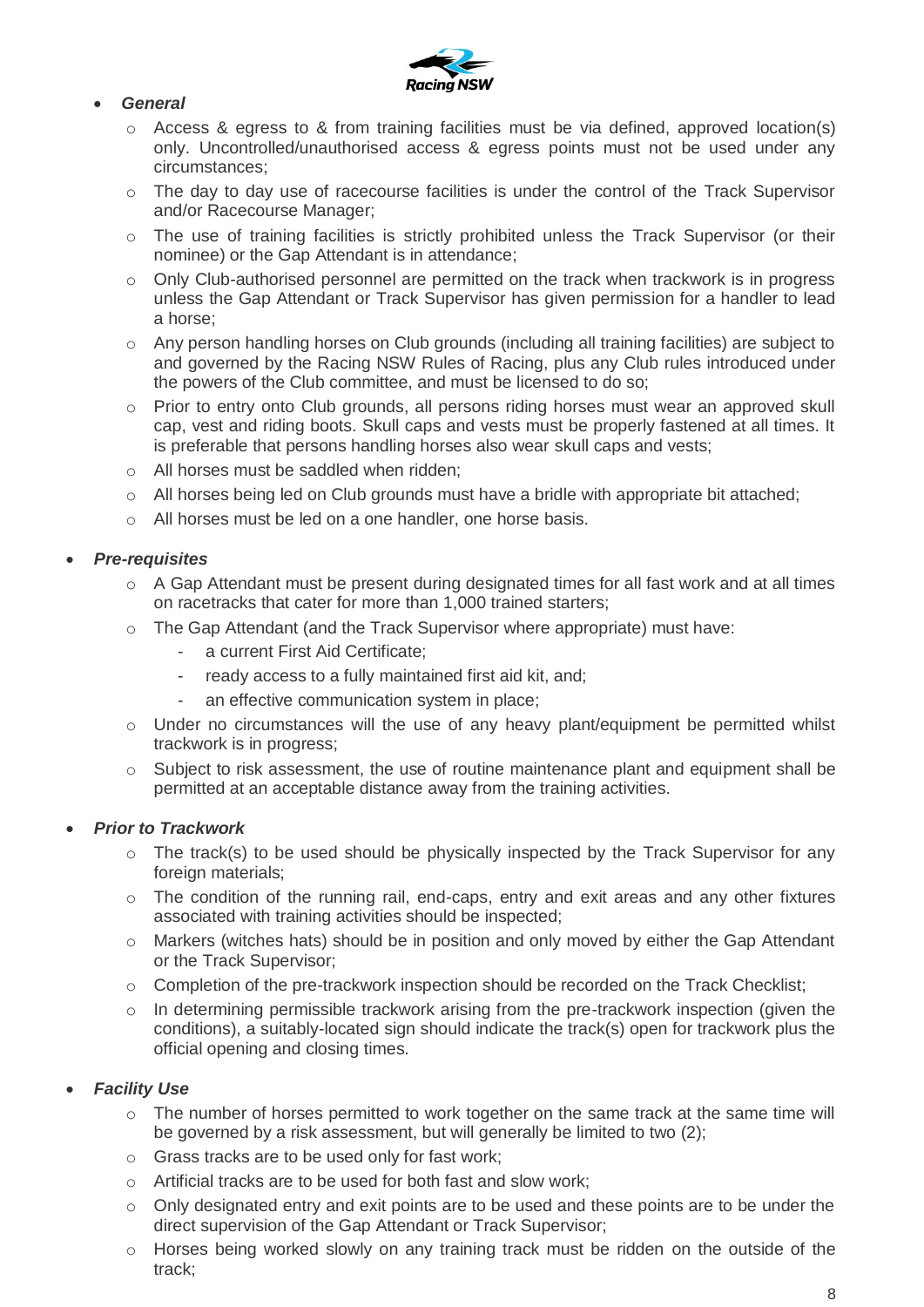

- o Horses being worked half pace or faster must be ridden on the inside of the track near the running rail;
- o Horses pulling up must keep to the outside of the track, moving in a single line to the exit;
- o When dual track activities are conducted, it is particularly important that adequate staffing is available to supervise the entry and exit procedures plus the interchange between grass and artificial tracks;
- $\circ$  Under no circumstances will clockwise and anticlockwise trackwork be undertaken on the same track at the same time;
- $\circ$  Anticlockwise trackwork will only be allowed in accordance with the Club schedule;
- o No trackwork will be permitted outside the schedule of times provided by the Club except for occasions where a special gallop (grass track) has been formally approved by the Club;
- $\circ$  The track shall not be opened for training until such time as satisfactory visible light exists and shall be closed at the official closing time;
- o For the purpose of this document, "satisfactory visible light" shall be interpreted as a level of ambient illumination which is adequate to enable clear observation for a distance of not less than 200 metres;
- o Horses must only be hosed down in the designated hosing docks;
- o Prior to hosing down, the horse must be appropriately secured;
- o Handlers must only hose down one horse at a time;
- o Only one horse at a time is permitted in the sand roll;
- o Gates to the sand roll must be securely closed at all times of use;
- o All trackwork is subject to weather conditions and visibility. The Gap Attendant or Track Supervisor is responsible for opening and closing the track for training.

#### *Barrier Trials and Jump Outs (refer Racing NSW Rules of Racing)*

*"Official Barrier trials"* are defined as a trial under the control or supervision of Stewards over not less than 800 metres, conducted on a racecourse, with no less than four (4) horses ridden by licensed jockeys, apprentices or approved riders.

*"Jump outs"* involve a maximum of four (4) horses ridden over distances of less than 800 metres, conducted on a racecourse, by licensed jockeys, apprentices or approved riders.

- $\triangleright$  Mobile barrier stalls will be used for jump outs and will be conducted on a track able to accommodate up to four horses;
- $\triangleright$  Jump outs utilising the mobile barriers and grass track facilities must be conducted under the supervision of the Track Supervisor and undertaken in accordance with these guidelines where applicable;
- $\triangleright$  Alternatively, where only one horse is being trained, jump outs can be conducted from a fixed barrier provided there is a clear run of at least 200 metres and are conducted in accordance with these guidelines where applicable;
- $\triangleright$  Barrier attendants must conduct jump outs when the mobile barrier is used and at least one handler per horse should be present when fixed barriers are used;
- $\triangleright$  Barrier trials are to be conducted in accordance with the Racing NSW Rules of Racing;
- $\triangleright$  Conditions contained in these Guidelines relevant to the Rules of Racing, licensed persons, supervision, first aid, communication, protective equipment and apparel particularly apply for jump outs and barrier trial.

#### **(e) Breaches of Rules**

Any PCBU (Trainer) or their workers committing a breach or failing to comply with any of the above regulations may have his/her rights to use the track withdrawn.

Action(s) will be as follows:

i. For the first offence, verbal advice including potential consequences of further breaches;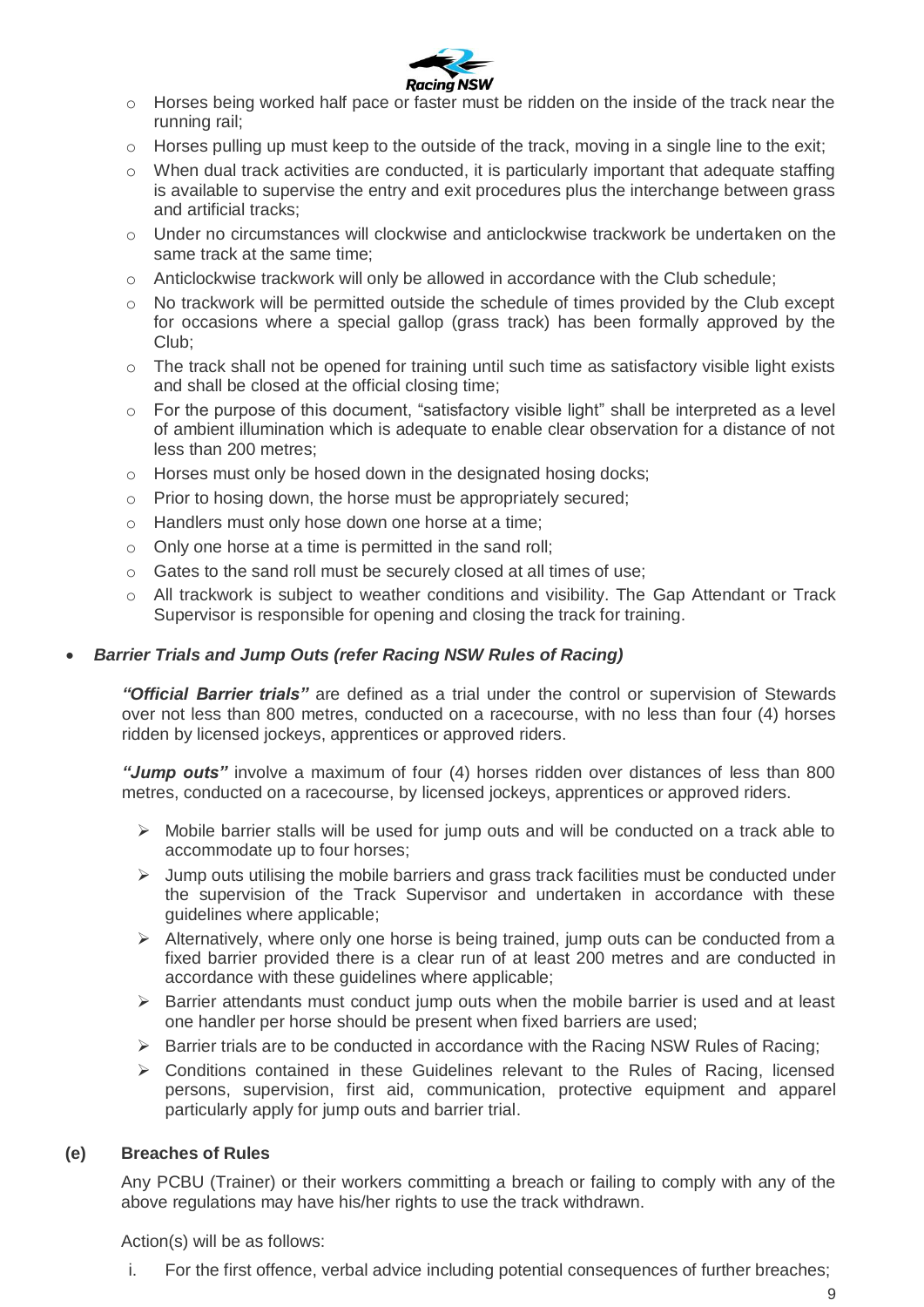

- ii. For the second offence, written advice and loss of track privileges for a pre-determined interval;
- iii. For a third offence, written advice and loss of track privileges for an extended period;
- iv. Further offences will be referred to the Club committee for action. In this regard, continued flagrant breaches and/or any serious offence may result in an immediate suspension pending an inquiry by the committee/stewards as appropriate.

#### **(f) Reporting of Injury / Incidents**

- The Club investigates all incidents/accidents which occur on its site and expects the full cooperation of all PCBUs (Trainers) & their workers to ascertain the true cause to assist in the prevention of a similar incident/accident;
- In the event of an incident/accident, the following procedures should be followed:
	- (a) PCBUs (Trainers) must fill in an *"Employer's Report of Injury"* form.

This form can be downloaded from the Racing NSW website at:

[http://www.racingnsw.com.au/site/\\_content/document/00000211-source.pdf](http://www.racingnsw.com.au/site/_content/document/00000211-source.pdf)

The completed Employers Report of Injury Form must be returned to Racing NSW Workers Compensation Department **within forty eight (48) hours** of the incident/accident occurring.

(b) The PCBU's (Trainer's) worker must complete an *"Employee's Report of Injury Form"*, which can be downloaded from the Racing NSW website at:

[http://www.racingnsw.com.au/site/\\_content/document/00000209-source.pdf](http://www.racingnsw.com.au/site/_content/document/00000209-source.pdf)

The completed Employee's Report of Injury Form must be returned to Racing NSW Workers Compensation Department **within forty eight (48) hours** of the incident/accident occurring.

 Additionally, all incidents/accidents must be recorded and reported to the Club within twenty four (24) hours of the incident occurring, and a copy of the above "Report of Injury" Form(s) provided to the Club within 48 hours.

# **IF THE INCIDENT / ACCIDENT RESULTS IN DEATH OR A SERIOUS INJURY OR ILLNESS\* OR THE INCIDENT IS A DANGEROUS INCIDENT\*\* YOU MUST:**

**1. IMMEDIATELY NOTIFY SAFEWORK NSW ON 13 10 50**; **AND**

#### **2. ALSO NOTIFY RACING NSW ON 9551 7500**

- A "serious injury or illness" means an injury or illness requiring the person to have:
	- (a) immediate treatment as an in-patient in a hospital; or
	- (b) immediate treatment for:
		- (i) the amputation of any part of his or her body, or
		- (ii) a serious head injury, or
		- (iii) a serious eye injury, or
		- (iv) a serious burn, or
		- (v) the separation of his or her skin from an underlying tissue, or
		- (vi) a spinal injury, or
		- (vii) the loss of a bodily function, or
		- (viii) serious lacerations, or
	- (c) medical treatment within 48 hours of exposure to a substance.
- A "dangerous incident" means an incident in relation to a workplace that exposes a worker or any other person to a serious risk to a person's health or safety emanating from an immediate or imminent exposure to an event such as a substance spill, fire, explosion, escape of gas or steam, electric shock, collapse of a structure, collapse of an excavation (see s.37 *WHS Act* for the full list of notifiable dangerous incidents).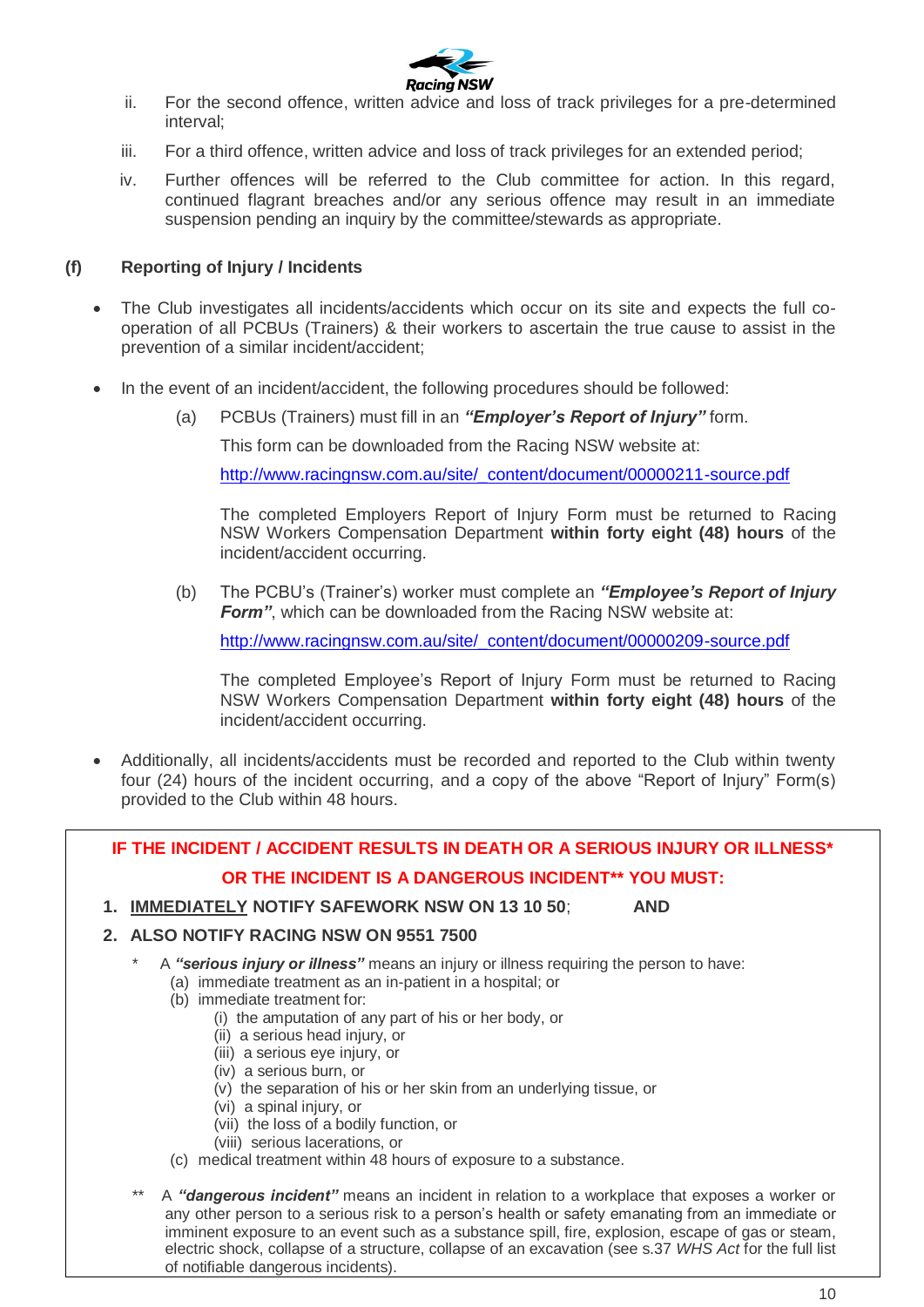

# **SAFETY REQUIREMENTS IN THE RULES OF RACING**

Following are extracts of specific (provisions of the) Rules. This is an overview and is not an exhaustive list or complete copy. Trainers should familiarise themselves with the full version of the Rules of Racing which can be accessed on the RNSW website.

## **AUSTRALIAN RULES OF RACING**

| <b>RULE</b>   | <b>SAFETY REQUIREMENT</b>                                                                                                                                                                                                                                                                                                                                                                                                                                                                                                                                                                                                                                                                                                                                                                                                                                                                                                                                                                                                                                                                                                                                                                                                                                                                                                                                                                                                                                                                                                                                                                                                                                                                                                                                                                                                                                                                                                                                                                                                                                                                                                                                                                                                                                                                                                                                                                                                                                                                                                                                                                                                                                                                                                                                                                                                                                                                                                                                                                                                               |  |
|---------------|-----------------------------------------------------------------------------------------------------------------------------------------------------------------------------------------------------------------------------------------------------------------------------------------------------------------------------------------------------------------------------------------------------------------------------------------------------------------------------------------------------------------------------------------------------------------------------------------------------------------------------------------------------------------------------------------------------------------------------------------------------------------------------------------------------------------------------------------------------------------------------------------------------------------------------------------------------------------------------------------------------------------------------------------------------------------------------------------------------------------------------------------------------------------------------------------------------------------------------------------------------------------------------------------------------------------------------------------------------------------------------------------------------------------------------------------------------------------------------------------------------------------------------------------------------------------------------------------------------------------------------------------------------------------------------------------------------------------------------------------------------------------------------------------------------------------------------------------------------------------------------------------------------------------------------------------------------------------------------------------------------------------------------------------------------------------------------------------------------------------------------------------------------------------------------------------------------------------------------------------------------------------------------------------------------------------------------------------------------------------------------------------------------------------------------------------------------------------------------------------------------------------------------------------------------------------------------------------------------------------------------------------------------------------------------------------------------------------------------------------------------------------------------------------------------------------------------------------------------------------------------------------------------------------------------------------------------------------------------------------------------------------------------------------|--|
| <b>AR 80D</b> | A trainer must ensure that every horse that is being led or ridden outside his stable premises in a public roadway or thoroughfare<br>prior to sunrise wears a rug or other gear with reflective strips and that its rider or attendant wears a reflective vest of a design<br>approved by the Stewards. Any person breaching this rule or found responsible for a breach of this rule may be penalised.                                                                                                                                                                                                                                                                                                                                                                                                                                                                                                                                                                                                                                                                                                                                                                                                                                                                                                                                                                                                                                                                                                                                                                                                                                                                                                                                                                                                                                                                                                                                                                                                                                                                                                                                                                                                                                                                                                                                                                                                                                                                                                                                                                                                                                                                                                                                                                                                                                                                                                                                                                                                                                |  |
| <b>AR 81A</b> | Any rider commits an offence and may be penalised if -<br>(1)                                                                                                                                                                                                                                                                                                                                                                                                                                                                                                                                                                                                                                                                                                                                                                                                                                                                                                                                                                                                                                                                                                                                                                                                                                                                                                                                                                                                                                                                                                                                                                                                                                                                                                                                                                                                                                                                                                                                                                                                                                                                                                                                                                                                                                                                                                                                                                                                                                                                                                                                                                                                                                                                                                                                                                                                                                                                                                                                                                           |  |
|               | (a) a sample taken from him is found upon analysis to contain a substance banned by AR 81B; or<br>(b) he refuses or fails to deliver a sample as directed by the Stewards, or tampers with or in any way hinders the collection of<br>such sample.                                                                                                                                                                                                                                                                                                                                                                                                                                                                                                                                                                                                                                                                                                                                                                                                                                                                                                                                                                                                                                                                                                                                                                                                                                                                                                                                                                                                                                                                                                                                                                                                                                                                                                                                                                                                                                                                                                                                                                                                                                                                                                                                                                                                                                                                                                                                                                                                                                                                                                                                                                                                                                                                                                                                                                                      |  |
|               | (2) Any rider may be prevented by the Stewards from mounting or riding a horse in a race, official trial, jump-out, trackwork, or<br>anywhere on a racecourse property, training facility or any other place if in their opinion, based on any information, their own<br>observations or on medical or other competent advice, his faculties may be impaired by any substance banned by AR 81B or<br>by any other cause.                                                                                                                                                                                                                                                                                                                                                                                                                                                                                                                                                                                                                                                                                                                                                                                                                                                                                                                                                                                                                                                                                                                                                                                                                                                                                                                                                                                                                                                                                                                                                                                                                                                                                                                                                                                                                                                                                                                                                                                                                                                                                                                                                                                                                                                                                                                                                                                                                                                                                                                                                                                                                |  |
|               | (3) In the event of an analysis of a sample taken from a rider pursuant to AR 8(jj) indicating the presence of a substance banned<br>by AR 81B, or if a rider refuses or fails to deliver a sample when directed to do so, or tampers with or in any way hinders the<br>collection of such sample, the Stewards may forthwith, pending the determination of any inquiry or other proceeding or the<br>result of any other analysis, stand down such person from riding.                                                                                                                                                                                                                                                                                                                                                                                                                                                                                                                                                                                                                                                                                                                                                                                                                                                                                                                                                                                                                                                                                                                                                                                                                                                                                                                                                                                                                                                                                                                                                                                                                                                                                                                                                                                                                                                                                                                                                                                                                                                                                                                                                                                                                                                                                                                                                                                                                                                                                                                                                                 |  |
|               | In the event of a rider incurring a penalty or being prevented from riding under this rule he shall not resume riding until he<br>(4)<br>delivers a sample, as directed by the Stewards, that is free of any substance banned by AR 81B.                                                                                                                                                                                                                                                                                                                                                                                                                                                                                                                                                                                                                                                                                                                                                                                                                                                                                                                                                                                                                                                                                                                                                                                                                                                                                                                                                                                                                                                                                                                                                                                                                                                                                                                                                                                                                                                                                                                                                                                                                                                                                                                                                                                                                                                                                                                                                                                                                                                                                                                                                                                                                                                                                                                                                                                                |  |
|               | For the purposes of AR 81(4) a urine sample provided by a rider shall only be declared free of any substance banned by<br>(5)<br>AR81B if the sample contains a creatinine concentration of 200mg/L or greater. In the event that a rider provides a urine<br>sample which does not contain this concentration, the rider shall be required to deliver a further urine sample or samples at the<br>direction of the Stewards.                                                                                                                                                                                                                                                                                                                                                                                                                                                                                                                                                                                                                                                                                                                                                                                                                                                                                                                                                                                                                                                                                                                                                                                                                                                                                                                                                                                                                                                                                                                                                                                                                                                                                                                                                                                                                                                                                                                                                                                                                                                                                                                                                                                                                                                                                                                                                                                                                                                                                                                                                                                                           |  |
| <b>AR 81B</b> | The following substances and/or their metabolites, artifacts and isomers are declared as banned substances in riders when present<br>in a urine sample (unless otherwise stated) at a concentration above the applicable cut-off level:<br>Lysergic acid diethylamide (LSD) (0µg/L);<br>All barbiturates (0µg/L);<br>All Cannabinoids - substances in this group include, but are not restricted to, 11-Nor-delta-9-tetrahydrocannabinol-9-carboxylic<br>aid (15µg/L), Synthetic cannabinoid analogues and/or their metabolites, such as JW-018, JW073 and HU-210;<br>All diuretics (0µg/L);<br>Probenecid: (0µg/L);<br>Alcohol (at a concentration in excess of 0.02% on a breath analyser);<br>All stimulants – substances in this group include, but are not restricted to, Amphetamine (150µg/L): Methylamphetamine<br>(150µg/L): Methylenedioxyamphetamine (MDA) (150µg/L): Methylenedioxyethylamphetamine (MDEA) (150µg/L):<br>Metheledioxymethylamphetamine (MDMA) (150µg/L): Methylphenidate (0µg/L): Modafinil (0µg/L): Cocaine (100µg/L):<br>Ephedrine (10,000µg/L). Substances in this group excluded are: Levo-amphetamine: Levo-methylamphetamine:<br>Phenylpropanolamine: Pseudoephedrine.<br>All anorectics - substances in this group include, but are not restricted to, Phentermine (500µg/L): Diethylpropion (0µg/L):<br>Sibutramine (0µg/L).<br>All opiates and opioids – substances in this group include, but are not restricted to, Morphine (0µg/L, save as specified by AR.81C<br>): Codeine (0µg/L), save as specified in AR.81C): Oxycodone (0µg/L): Fentanyl (0µg/L): Alfentanil (0µg/L): Pethidine (0µg/L):<br>Methadone (0µg/L): Heroin (0µg/L): Monoacetylmorphine (0µg/L): Hydromorphone (0µg/L):Buprenorphine (0µg/L).Substances in<br>this group excluded are: Dihydrocodeine: Dextromethorphan: Pholcodine: Propoxyphene: Tramadol<br>All dissociative anaesthetics and related substances – substances in this group include, but are not restricted to: Ketamine<br>(0µg/L): Phencyclidine (0µg/L): Tiletamine (0µg/L).<br>Gamma-hydroxybutyrate (GHB) and pro-drugs of GHB (1,4-butanediol: gammabutyrolactone) (10,000µg/L).<br>Benzylpiperazine (500 µg/L) and phenylpiperazine (0µg/L) and their derivatives (0µg/L).<br>Tryptamine derivatives (0µg/L) (e.g. dimethyltryptamine: alphamethyltryptamine: hydroxydimethyltryptamine and related<br>substances)<br>All benzodiazepines – substances in this group include: but are not restricted to: Diazepam (200µg/L): Nordiazepam (200µg/L):<br>Oxazepam (200µg/L): Temazepam (200µg/L): Alprazolam (100µg/L, as alpha-hydroxyalprazolam): Clonazepam (100µg/L, as 7-<br>aminoclonazepam): Flunitrazepam (100 µg/L, as 7-aminoflunitrazepam): Nitrazepam (100µg/L, as 7-aminonitrazepam):<br>Bromazepam (0µg/L): Clobazam (0µg/L): Flumazenil (0µg/L): Lorazepam (0µg/L): Midazolam ((0µg/L): Triazolam (0µg/L):<br>and substances with similar structure or pharmacological activity – benzodiazepine receptor agonists (zalplon: zolpidem: |  |
| <b>AR 81C</b> | zopiclone).<br>Notwithstanding the provisions of AR 81B, when codeine and/or morphine are detected in a sample taken from a rider then the<br>sample shall be deemed not to contain codeine and morphine if:                                                                                                                                                                                                                                                                                                                                                                                                                                                                                                                                                                                                                                                                                                                                                                                                                                                                                                                                                                                                                                                                                                                                                                                                                                                                                                                                                                                                                                                                                                                                                                                                                                                                                                                                                                                                                                                                                                                                                                                                                                                                                                                                                                                                                                                                                                                                                                                                                                                                                                                                                                                                                                                                                                                                                                                                                            |  |
|               | the total codeine and morphine concentration is less than 2000 µg/L; or<br>(a)                                                                                                                                                                                                                                                                                                                                                                                                                                                                                                                                                                                                                                                                                                                                                                                                                                                                                                                                                                                                                                                                                                                                                                                                                                                                                                                                                                                                                                                                                                                                                                                                                                                                                                                                                                                                                                                                                                                                                                                                                                                                                                                                                                                                                                                                                                                                                                                                                                                                                                                                                                                                                                                                                                                                                                                                                                                                                                                                                          |  |
|               | the total codeine and morphine concentration achieved in confirmatory testing is in the range 2,000 to 15,000µg/L inclusive and<br>(b)<br>at least one of the following applies:                                                                                                                                                                                                                                                                                                                                                                                                                                                                                                                                                                                                                                                                                                                                                                                                                                                                                                                                                                                                                                                                                                                                                                                                                                                                                                                                                                                                                                                                                                                                                                                                                                                                                                                                                                                                                                                                                                                                                                                                                                                                                                                                                                                                                                                                                                                                                                                                                                                                                                                                                                                                                                                                                                                                                                                                                                                        |  |
|               | i.<br>the codeine to morphine ratio contained in the sample is greater than 1.0; or<br>ii.<br>the rider satisfies the Stewards that there is no illegal use of opiates or opioids by the rider.                                                                                                                                                                                                                                                                                                                                                                                                                                                                                                                                                                                                                                                                                                                                                                                                                                                                                                                                                                                                                                                                                                                                                                                                                                                                                                                                                                                                                                                                                                                                                                                                                                                                                                                                                                                                                                                                                                                                                                                                                                                                                                                                                                                                                                                                                                                                                                                                                                                                                                                                                                                                                                                                                                                                                                                                                                         |  |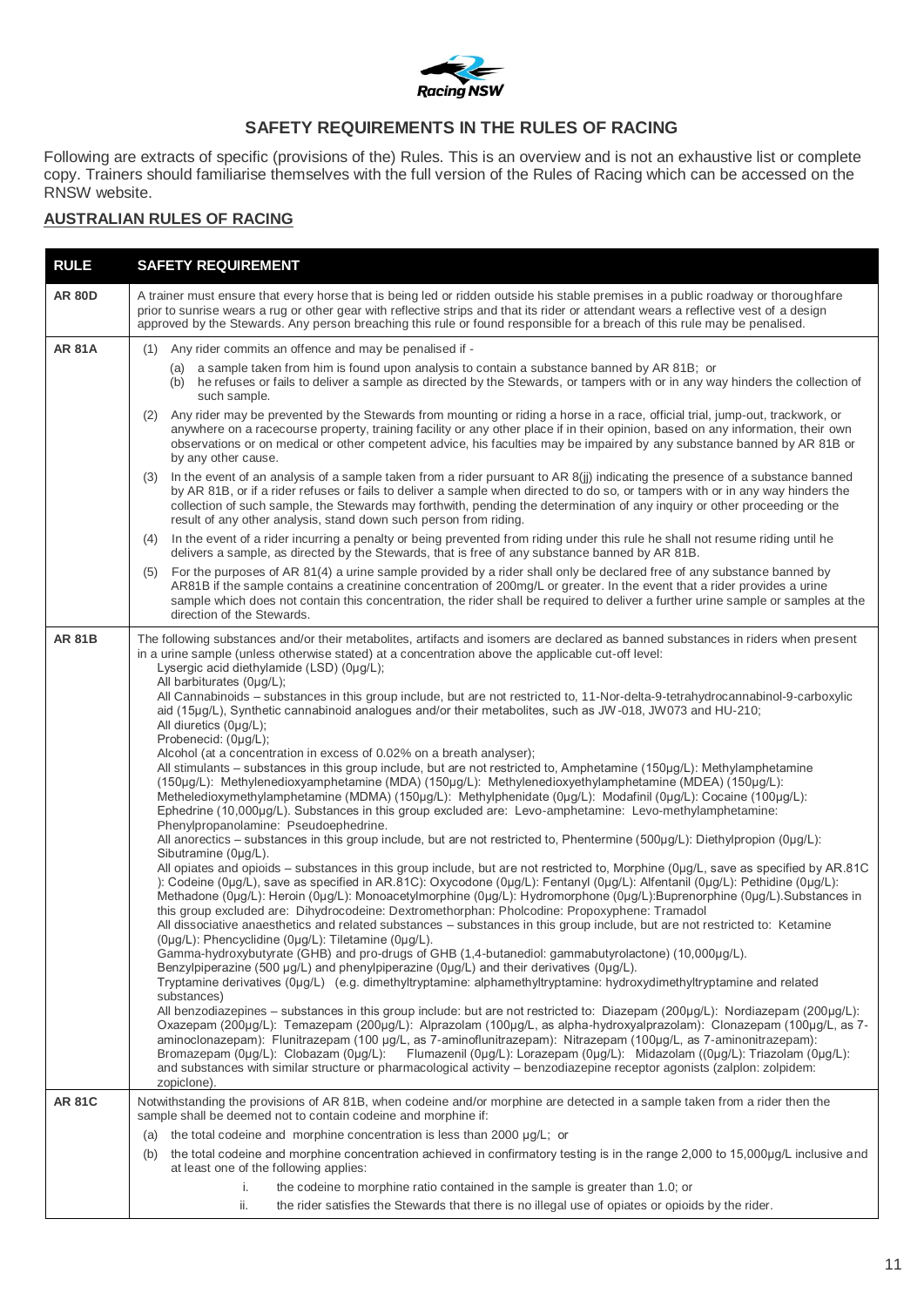

| <b>RULE</b>   | <b>SAFETY REQUIREMENT</b>                                                                                                                                                                                                                                                                                                                                                                                                                                          |
|---------------|--------------------------------------------------------------------------------------------------------------------------------------------------------------------------------------------------------------------------------------------------------------------------------------------------------------------------------------------------------------------------------------------------------------------------------------------------------------------|
| <b>AR 81E</b> | Notwithstanding the provisions of AR 81A, a Principal Racing Authority may permit a rider to receive a specified banned substance,<br>subject to the following conditions:                                                                                                                                                                                                                                                                                         |
|               | the medication must be essential treatment for a substantial illness, condition or ailment suffered by the rider;<br>(a)                                                                                                                                                                                                                                                                                                                                           |
|               | the medication must be prescribed by a medical practitioner who is a recognised specialist in the relevant field of medicine;<br>(b)                                                                                                                                                                                                                                                                                                                               |
|               | the specialist medical practitioner must certify -<br>(C)                                                                                                                                                                                                                                                                                                                                                                                                          |
|               | the nature of the illness, condition or ailment being suffered by the rider;<br>(i)                                                                                                                                                                                                                                                                                                                                                                                |
|               | that no alternative, non-banned substance would serve the same purpose for the illness, condition or ailment<br>(ii)<br>concerned;                                                                                                                                                                                                                                                                                                                                 |
|               | (iii) that the medication would not affect the rider in a race, official trial, jump-out or trackwork to the extent that it could in<br>any way constitute a danger to the rider or other riders;                                                                                                                                                                                                                                                                  |
|               | the rider must if requested submit to medical examination by a specialist medical practitioner appointed by a Principal Racing<br>(d)<br>Authority to advise it on the matters raised in subparagraphs (i), (ii) and (iii) of paragraph (c) of this rule;                                                                                                                                                                                                          |
|               | the rider must $-$<br>(e)                                                                                                                                                                                                                                                                                                                                                                                                                                          |
|               | (i) before riding any horse make application to the Principal Racing Authority for permission to ride with a specifically<br>prescribed banned substance in his system;                                                                                                                                                                                                                                                                                            |
|               | adhere strictly to his prescribed medication, and must report to the Stewards immediately he forms the intention to<br>(ii)<br>discontinue or in any way vary his prescribed medication;                                                                                                                                                                                                                                                                           |
|               | (iii) report to the Stewards immediately he believes that either his illness, condition or ailment or his medication may have<br>some influence on his ability to ride effectively and/or safely                                                                                                                                                                                                                                                                   |
|               | (iv) renew his application for exemption on each occasion on which he applies for the renewal of his licence or registration<br>or permit;                                                                                                                                                                                                                                                                                                                         |
|               | under no circumstances shall a person be granted retrospective exemption under this rule.<br>(f)                                                                                                                                                                                                                                                                                                                                                                   |
| <b>AR 81F</b> | (1)<br>(a) No rider shall present himself to ride in any race, official trial, jump-out or trackwork unless he is physically fit to fulfil the<br>requirements of such activity.                                                                                                                                                                                                                                                                                   |
|               | (b) A rider shall report to the Stewards, as soon as practicable, any injury, sickness, abnormality or condition that may affect or<br>may have affected him in the performance of his riding duties.                                                                                                                                                                                                                                                              |
|               | Any rider may be required by the Stewards to present medical evidence or to undergo a medical or physical examination to<br>(2)<br>prove his fitness to the satisfaction of the Stewards.                                                                                                                                                                                                                                                                          |
|               | When a rider fails to fulfil any race riding engagement due to reasons of fitness or health then, unless otherwise permitted by the<br>(3)<br>Stewards, he must gain a satisfactory medical clearance prior to arrival on course for his next race riding engagement and<br>produce proof of such clearance to the Stewards prior to riding. Any rider who fails to do so may be penalised and/or stood<br>down from riding.                                       |
| <b>AR 81G</b> | A pregnant rider shall not ride in races, official trials, jump-outs or trackwork after the first trimester of her pregnancy.<br>(1)                                                                                                                                                                                                                                                                                                                               |
|               | A pregnant rider may ride during the first trimester of her pregnancy provided that, as soon as practicable after becoming aware<br>(2)<br>that she is pregnant, she provides to the Stewards a certificate from a relevantly qualified medical practitioner that it is safe for<br>her and the foetus for her to ride in races, official trials, jump-outs and trackwork, and that her pregnancy creates no impairment<br>to her capacity to control a racehorse. |
| <b>AR 86A</b> | No rider shall in any race, official trial, jump-out or in trackwork, wear any apparel or use any equipment which has not been approved by<br>the stewards.                                                                                                                                                                                                                                                                                                        |
| <b>AR 86B</b> | Every rider when riding a horse shall wear footwear approved by the Stewards.                                                                                                                                                                                                                                                                                                                                                                                      |
| <b>AR 87</b>  | Every licensed or registered person or permit holder shall when mounted on a horse wear a properly affixed helmet which conforms to one<br>of the standards that have been approved by the Australian Racing Board.                                                                                                                                                                                                                                                |
|               | Note: Pursuant to AR 87 the Australian Racing Board has ordered that -                                                                                                                                                                                                                                                                                                                                                                                             |
|               | The following standards are approved by the Australian Racing Board:<br>(a)                                                                                                                                                                                                                                                                                                                                                                                        |
|               | (i) AS/NZS 3838 2003:                                                                                                                                                                                                                                                                                                                                                                                                                                              |
|               | (ii) United States (US) ASTM F11 63-01;                                                                                                                                                                                                                                                                                                                                                                                                                            |
|               | (iii) British Standards (BS) EN 1384/1996 onwards;                                                                                                                                                                                                                                                                                                                                                                                                                 |
|               | (iv) United States (US) ASTM F11 63-04a(11).                                                                                                                                                                                                                                                                                                                                                                                                                       |
|               | all helmets must be fitted with a nylon interlocking chinstrap clip attachment.<br>(b)                                                                                                                                                                                                                                                                                                                                                                             |
|               | (c)<br>all helmets must be clearly marked with a date of manufacture.                                                                                                                                                                                                                                                                                                                                                                                              |
|               | (d)<br>the use of helmets is subject to the conditions of Australian Rule of Racing 87AA.                                                                                                                                                                                                                                                                                                                                                                          |
| <b>AR 87A</b> | While being ridden every horse shall be properly bridled and saddled and every saddle used in official trials, jump-outs, tests or<br>(1)<br>trackwork shall be equipped with safety irons of a design approved by the Stewards. Provided that in official trials and jump-<br>outs if a rider wears race boots the saddle shall be equipped with race irons.                                                                                                      |
|               | While being led outside the confines of any stable premises every horse shall have a bit in its mouth, which bit shall be attached<br>(2)<br>to a lead.                                                                                                                                                                                                                                                                                                            |
|               | Every person leading or attending a horse shall wear fully enclosed and substantial footwear of a standard approved by the<br>(3)<br>Stewards.                                                                                                                                                                                                                                                                                                                     |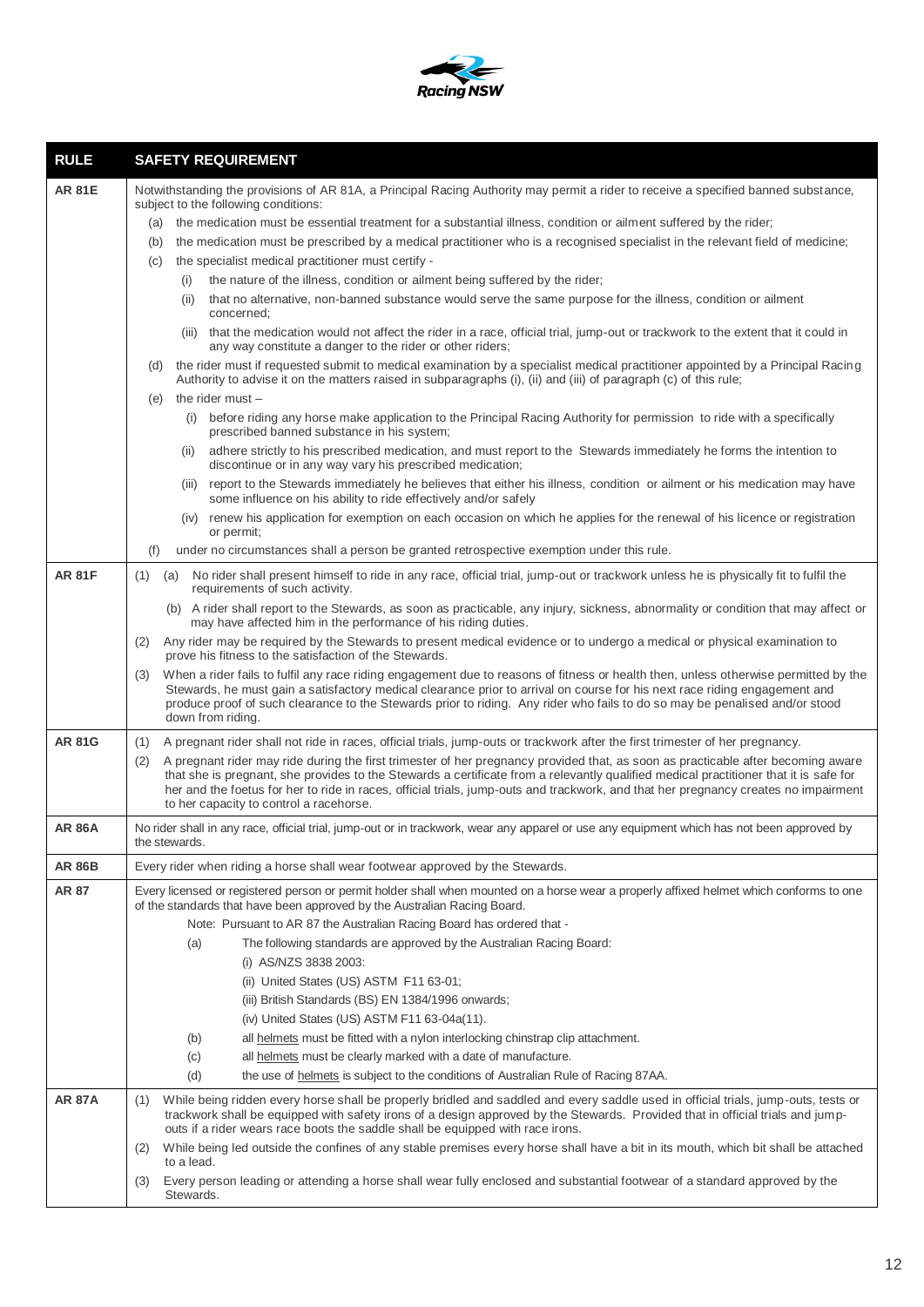

| <b>RULE</b>    | <b>SAFETY REQUIREMENT</b>                                                                                                                                                                                                                                                                                                                                                    |
|----------------|------------------------------------------------------------------------------------------------------------------------------------------------------------------------------------------------------------------------------------------------------------------------------------------------------------------------------------------------------------------------------|
| <b>AR 87AA</b> | (1) Every rider shall be responsible for the care and condition of his helmet.                                                                                                                                                                                                                                                                                               |
|                | (2) A helmet is not regarded as serviceable and must be immediately replaced by the rider when -                                                                                                                                                                                                                                                                             |
|                | a period of 5 years has expired since its date of manufacture, or<br>(a)                                                                                                                                                                                                                                                                                                     |
|                | (b) it sustains a severe impact, or<br>(c) the wearer suffers from concussion following a fall.                                                                                                                                                                                                                                                                              |
|                | (3) The Stewards may at any time take possession of a helmet for inspection and may at their absolute discretion confiscate any<br>helmet that does not comply with the requirements of this rule and/or the requirements of AR 87.                                                                                                                                          |
| AR 87AAA       | Every licensed or registered person or permit holder shall when mounted on a horse during darkness have affixed to his helmet a<br>safety warning light of a type approved by the Stewards. Provided that this Rule does not apply to any location where Stewards have<br>ruled that sufficient artificial lighting exists.                                                  |
| <b>AR 87B</b>  | Every rider shall when mounted on a horse wear a properly fastened safety vest the standard of which has been prescribed by<br>(1)<br>Order of the Board. Provided that every such safety vest shall be in a satisfactory condition and shall have attached to it a<br>manufacturer's label that states that it complies with the relevant standard prescribed by the Board. |
|                | Note: Pursuant to AR 87B the Australian Racing Board has ordered that -                                                                                                                                                                                                                                                                                                      |
|                | The following standards are approved by the Australian Racing Board:<br>(i) ARB standard                                                                                                                                                                                                                                                                                     |
|                | (ii) SATRA standard                                                                                                                                                                                                                                                                                                                                                          |
|                | (iii) European standard EN113158 level 1.                                                                                                                                                                                                                                                                                                                                    |
|                | The Stewards may confiscate or order the satisfactory repair of any safety vest that does not comply with the requirements of<br>(2)<br>subrule (1).                                                                                                                                                                                                                         |
| <b>AR 87C</b>  | Any rider who has been found guilty of a breach of AR 87 or AR 87B may be penalised. Provided that the master and/or any other<br>person who was in charge of an apprentice jockey at any relevant time may also be penalised unless he satisfies the Stewards that<br>he took all proper care to ensure that the apprentice complied with the rule/s.                       |
| <b>AR 87D</b>  | Any rider required by these rules to wear a safety vest may be penalised if he wears or has in his possession any safety vest that<br>does not conform with a standard which has been prescribed by the Board or which has been modified in any way.                                                                                                                         |
| <b>AR 88</b>   | Riders may use spurs provided they are blunt and of a type approved by the Stewards.                                                                                                                                                                                                                                                                                         |
| <b>AR 118C</b> | (1) It shall be an offence for any rider -                                                                                                                                                                                                                                                                                                                                   |
|                | to in any way manipulate or attempt to manipulate the wearing of a safety vest to gain an unfair weight advantage in a race;<br>(a)<br>or                                                                                                                                                                                                                                    |
|                | (b) to weigh-out or attempt to weigh-out for a race or ride in any race when wearing an approved or permitted safety vest that<br>has been modified in any way;                                                                                                                                                                                                              |
|                | to weigh-out or attempt to weigh-out or ride in any race unless he is wearing an approved or permitted safety vest.<br>(C)                                                                                                                                                                                                                                                   |
| <b>AR 137</b>  | Any rider may be penalised if, in the opinion of the Stewards,                                                                                                                                                                                                                                                                                                               |
|                | He is guilty of careless, reckless, improper, incompetent or foul riding.<br>(a)                                                                                                                                                                                                                                                                                             |
|                | He fails to ride his horse out to the end of the race and/or approaching the end of the race.<br>(b)                                                                                                                                                                                                                                                                         |
|                | He makes any celebratory gesture prior to his mount passing the winning post.<br>(C)                                                                                                                                                                                                                                                                                         |
|                | He excessively slows, reduces or checks the speed of his horse thereby causing interference, directly or indirectly, to any<br>(d)<br>other horse in the race.                                                                                                                                                                                                               |
| AR 140         | Any loss or breakage of gear during a race, or any unusual happening in connection therewith shall be reported by the owner<br>(d)<br>and/or trainer and/or rider to the Stewards immediately after the race.                                                                                                                                                                |
| <b>AR 140A</b> | Any person guilty of carelessness or neglect in the saddling or applying and fitting of gear to a horse when it is presented for a race,<br>official trial, jump-out or trackwork commits a breach of these Rules.                                                                                                                                                           |
| <b>AR 140B</b> | Only gear and conditions of use that have been expressly approved by the Chairman of Stewards, and included in the National<br>(1)<br>Gear Register, may be used on any horse in a race, official trial, jump-out or in trackwork. Provided that the Stewards may<br>approve other gear to be used in trackwork.                                                             |